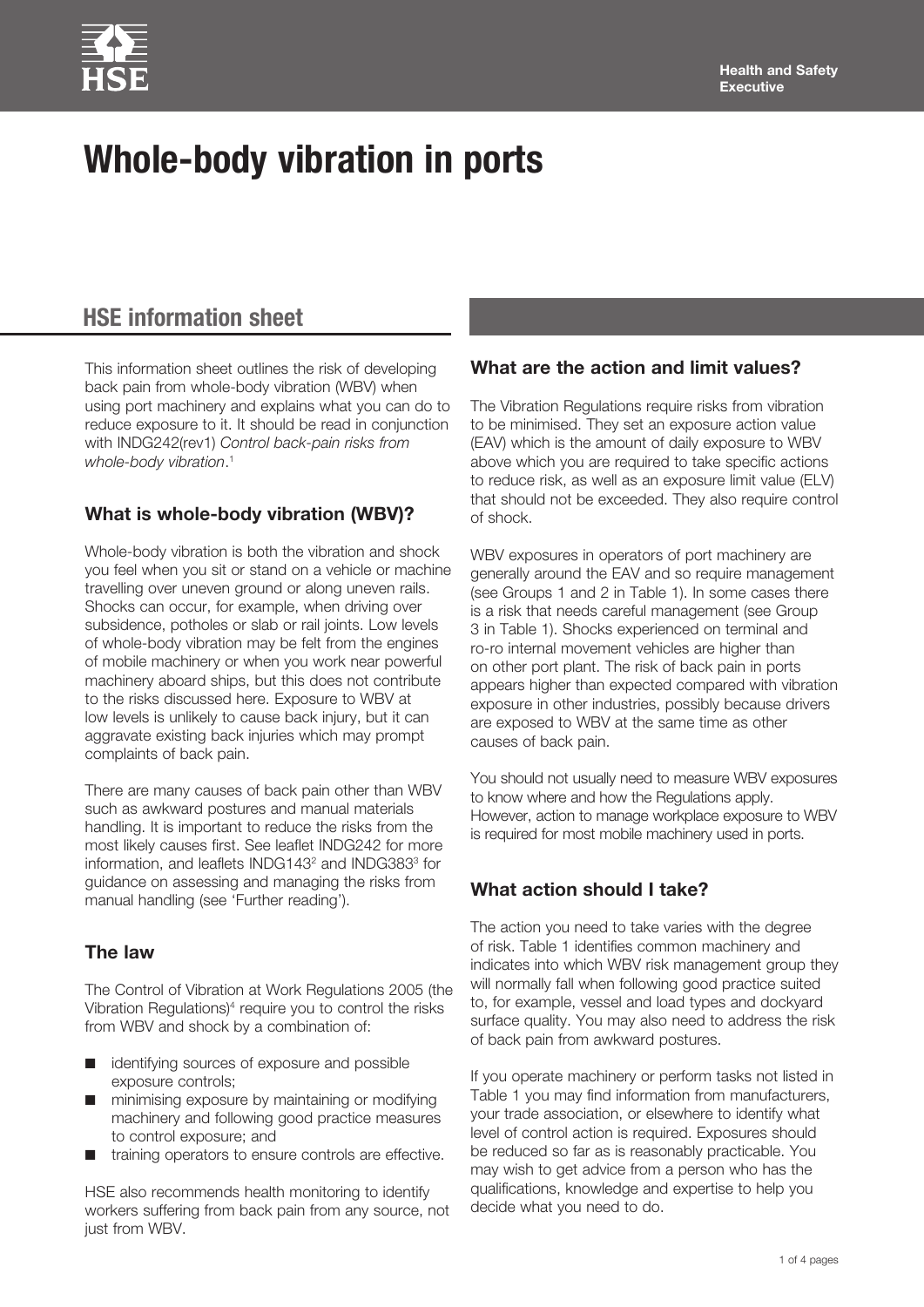**Table 1** Port machinery grouped according to likely exposure

| Group 1: WBV alone is<br>unlikely to cause back<br>pain*                                                                                                                                                                                                                                                                                                                                                                                                                                                                                         | Group 2: Risk of back pain<br>from WBV alone is low                                                                                      | Group 3: WBV is a likely<br>cause of back pain                                                                                                                                                                                                                                                                                                                                                                                                                      | <b>Group 4: You must</b><br>restrict duration of<br>exposure to WBV         |
|--------------------------------------------------------------------------------------------------------------------------------------------------------------------------------------------------------------------------------------------------------------------------------------------------------------------------------------------------------------------------------------------------------------------------------------------------------------------------------------------------------------------------------------------------|------------------------------------------------------------------------------------------------------------------------------------------|---------------------------------------------------------------------------------------------------------------------------------------------------------------------------------------------------------------------------------------------------------------------------------------------------------------------------------------------------------------------------------------------------------------------------------------------------------------------|-----------------------------------------------------------------------------|
| Rubber-tyred gantry<br>▄<br>cranes<br>Rail-mounted gantry<br>ш<br>cranes<br>Quayside cranes**<br>ш<br>Steel-handling fork-lift<br>trucks                                                                                                                                                                                                                                                                                                                                                                                                         | Straddle carriers**<br>Reach stackers**<br>■<br>Empty container handlers<br>ш<br>Top lifts<br>Industrial trucks<br>Front loaders/shovels | Internal movement<br>▀<br>vehicles (IMVs) - terminal<br>and ro-ro<br>Pallet trucks***<br>▀                                                                                                                                                                                                                                                                                                                                                                          | It is unusual for tasks<br>in port activities to fall<br>into this category |
| Group 1: WBV alone is unlikely to cause back pain*<br>m.<br>Exposure is likely to be below the EAV (0.5 m/s <sup>2</sup> $A(8)$ )<br>▄<br>with no significant shocks.<br>Low-cost vibration-reduction measures and<br>ш<br>management of WBV can reduce damage to machinery<br>and reduce the likelihood of back pain.<br>Exposure to WBV in combination with poor posture (or<br>ш<br>other independent causes of back pain) may greatly<br>increase the risk of back pain compared with that from<br>any of the individual causes alone.<br>m. |                                                                                                                                          | You must have a formal programme of WBV<br>management (proportionate to the risk) in place<br>for Group 2 and above.<br>You must have low-cost vibration-reduction measures<br>in place, but costly or difficult measures are unlikely to<br>be reasonably practicable.<br>Group 3: WBV is a likely cause of back pain<br>Exposures are likely to be much higher than the EAV<br>and/or contain large shocks.<br>You must have effective engineering and management |                                                                             |
| Group 2: Risk of back pain from WBV alone is low<br>Exposures are likely to exceed the EAV (0.5 m/s <sup>2</sup> $A(8)$ )<br>▄<br>on some days, but shocks are expected to be small.<br>The risk of back pain from WBV is likely to be low and<br>ш<br>back pain is more likely to be caused either by other<br>factors or by the combined effect of WBV and other<br>factors                                                                                                                                                                    |                                                                                                                                          | controls.<br>Health monitoring is recommended to confirm that the<br>risk from WBV is under control.<br>Group 4: You must restrict exposure to WBV<br>To comply with the ELV (1.15 m/s <sup>2</sup> $A(8)$ ) you must<br>restrict how long people are exposed to WBV.                                                                                                                                                                                               |                                                                             |

\* Although vibration exposures are very low, it is advisable to control vibration exposures in ports because WBV and poor posture (or other causes of back pain) together are likely to increase the risk of back pain.

\*\* Examples of these machine types are known to cause much higher vibration exposures than indicated here. Avoid unnecessary WBV when choosing, maintaining, and specifying operating procedures for these types of machinery. \*\*\* High vibration and shocks have been measured on the footplate of this type of machine but the likelihood of WBV causing back pain is probably lower than measured exposures indicate because the operator is standing. A good health monitoring scheme will help confirm the level of risk from WBV for operators of these machines.

### **Controlling the risk from WBV**

#### *Take precautionary measures*

- $\blacksquare$  Make someone responsible for managing WBV.
- $\blacksquare$  Ensure good communication between those responsible for managing WBV and those responsible for managing other causes of back pain.
- $\blacksquare$  Find out where shocks occur and what can be done to minimise them, such as adequate maintenance of rail joints.
- Find out what can reduce vibration, such as limiting speed or good maintenance of machinery suspensions and roadways.
- **n** Consider vibration information when purchasing or hiring machinery.
- **n** Consult your employees and their representatives on the causes of shocks and vibration and practical solutions.

**n** Provide information and training for operators on how to minimise exposure to WBV and shock and how to recognise and report symptoms.

#### *Select suitable machinery*

Port management should ensure that machinery:

- $\blacksquare$  is suitable for the intended task;
- $\blacksquare$  is properly maintained in accordance with the manufacturer's recommendations;
- $\blacksquare$  will not cause unnecessary vibration exposure; and
- $\blacksquare$  will not require awkward postures to be adopted.

Manufacturers/suppliers have duties to:

- $\blacksquare$  supply machinery with low vibration emissions:
- $\blacksquare$  inform buyers of the WBV emission level; and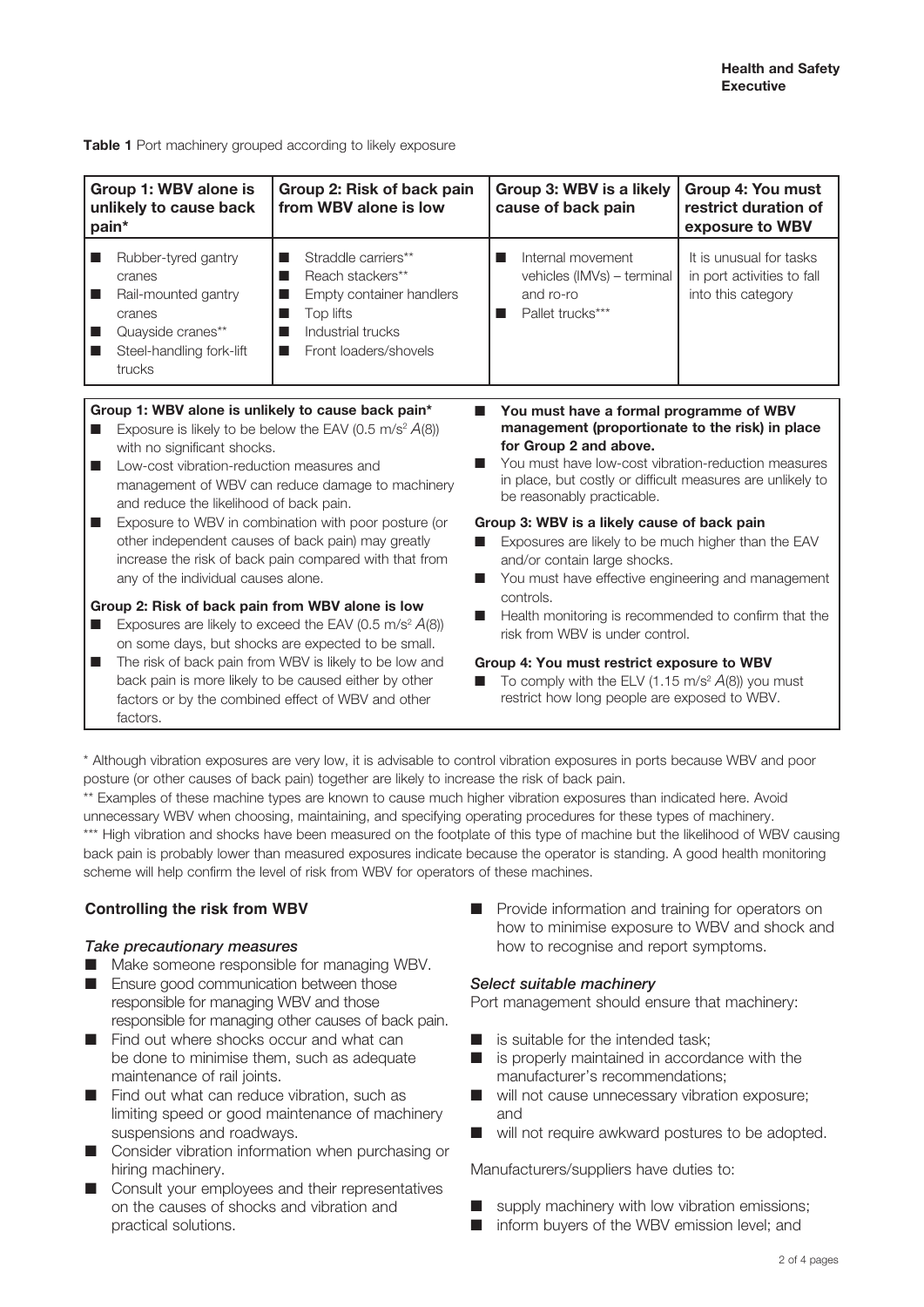$\blacksquare$  provide additional information about WBV, as necessary, for the machinery to be used without risk from WBV.

There is usually little difference in the vibration of directly competing machines but where there is a difference, consider WBV emission levels when judging overall suitability. Comparing levels is only meaningful if the measurements have been made using the same method. Ask suppliers for likely vibration emissions for the work the vehicle is most likely to do and what methods of operation are likely to minimise vibration exposures.

#### *Select, adjust and maintain seats*

Seats should provide good support to the machine operator and reduce exposure to vibration and shock. They should be easily adjusted to support the operator in a good posture.

Suspension seats best reduce vibration when they are correctly adjusted for the weight of the operator. They will also prevent uncomfortable and very damaging shocks, so long as the suspension does not impact the bottom end-stops (caused by, eg driving too fast over poor slab joints or the driver being too heavy for the seat). However, on many Group 1 and 2 machines, suspension seats have little effect and can increase the vibration slightly because the vibration is too low for the seat suspension mechanism to work well, but they will still reduce the size and number of shocks.

Setting the weight adjustment higher than the driver's weight can reduce end-stop impacts, as can raising the height adjustment found on some seats. If endstop impacts continue to be a problem, contact your seat and vehicle manufacturers who together may be able to suggest alternative suitable seat suspension systems.

The seat assembly should be assessed regularly as part of the maintenance regime for port vehicles. Seat suspension components may need replacing during the life of the seat. The seat will probably need replacing several times during the life of the machine.

Some ways to help ensure the seat is helping control WBV risks are:

- Machine manufacturers/suppliers must ensure that the seat adjustment controls are readily accessible and easy to use. The same applies when fitting replacement seats.
- **Employers must train operators to set seats** correctly. Incorrect seat adjustment is frequently the source of poor posture and unnecessary vibration or shock.
- **Employers must check, lubricate and maintain** seat, cab and chassis suspensions as recommended by the manufacturer.

#### *Maintain roadway surfaces and rails*

Most port activities involve driving over a mix of surfaces (slab, block weave, tarmac, Hardicrete, Durbar etc). The condition of the surface and the operator's chosen speed and route have more influence on the vibration and shock than the surface material. WBV exposures are similar for routes over different combinations of surface materials – possibly because operators naturally adapt speeds and paths according to the way machines respond to different surfaces and their condition. It is important to maintain roadways in good condition and to identify and repair problem areas quickly.

For some operations, such as driving over link-spans and aboard ships, there is little choice of route, so control of exposure has to be achieved by slowing down to a speed that is appropriate to the machine and surface.

Rails must be set within roadways to minimise the vibration and shock exposure of the roadway users. In some machines, eg quayside cranes, maintenance of rails and rail joints is essential to avoid unnecessary shock and vibration.

In ports problems often occur when:

- $\blacksquare$  subsidence causes pot-holing or steps between slabs;
- holes or ruts develop in areas where heavy vehicles turn; or
- $\blacksquare$  rail joints deteriorate.

#### *Avoid exposure to WBV combined with awkward postures*

Operators of port machinery have to bend, twist and stretch to get good, clear views of driveway routes and vehicle loads. Also, drivers of many machines must climb to and from the cab and often have a large drop down from the last step.

These awkward postures combined with WBV can, in some circumstances, independently cause back pain and other musculoskeletal disorders. Exposure to shock or vibration while in a bent, stretched or twisted posture may increase the risk of back pain.

Where awkward postures are difficult to avoid, try to eliminate shocks and reduce vibration to well below the EAV to help prevent back problems. Consider steps to improve poor posture, such as providing mirrors and CCTV so that there is good visibility without the need to twist and stretch.

#### *Balancing management of vibration and shock*

Individual large shocks can cause back pain, especially if they occur while in a bent, twisted or stretched posture. Your first priorities should be to achieve good postures, prevent large shocks and